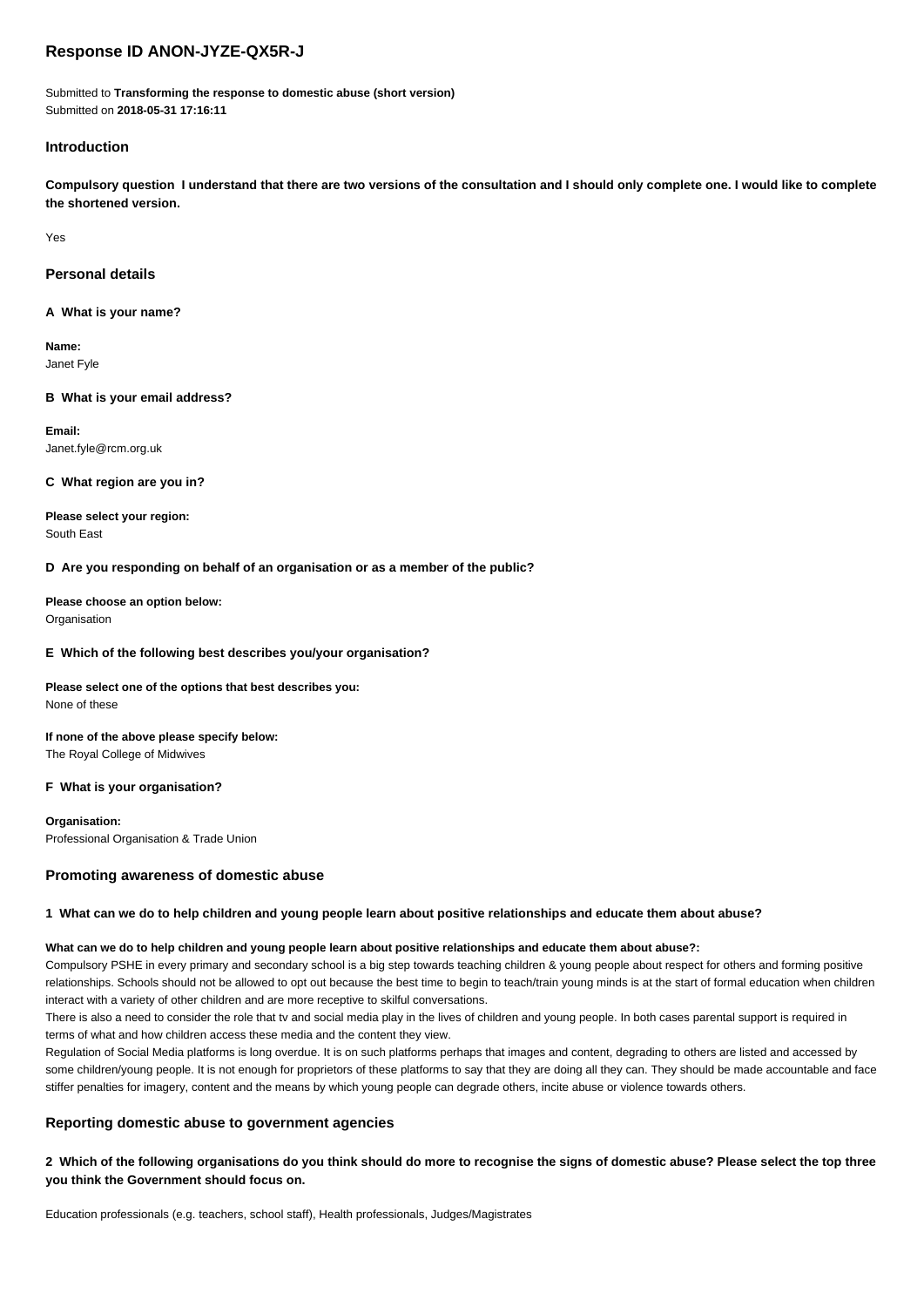#### **Other – please state below:**

Organisations employing significant numbers of female staff ( as it is women who make up a significant proportion of all victims). Adult and children's social workers should be able to connect up the dots that victims of abuse may have children and work in a coordinated multi discipline/multiprofessional context to protect victims and other family members from further harm.

## **3 What further support can we provide to the public (employers, friends, family, community figures) so they can recognise the signs of domestic abuse and refer victims to get help?**

### **What further support can we provide to the public (employers, friends, family, community figures) so they can recognise the signs of domestic abuse and refer victims to get help?:**

Simple information and tips that have been proven to work provide a basis for engaging the public, friends families and community figures about what domestic abuse is . We have sometimes focussed on statistics, rather than be specific about the impact of domestic abuse and the fact that it is a crime against the person

Services that are locally embedded and appropriately funded will support victims and refer them on for further support as appropriate. Such services would benefit victims if they offer a variety of support including counselling, housing, financial advice, navigating the justice system and are linked to IDVAs. It is propitious to have IDVAs in every single NHS Trust

Some forms of abuse including domestic abuse happen within a family and cultural context. This is why it is important to ensure that community figures understand that domestic abuse is a crime against the person and encourage them to reject the cultural context and beliefs systems within which many forms of abuses take place.

Many victims of abuse do not reveal to their managers/employers the fact that they are victims. Others who seek help find themselves marginalised at work. Employers should be obliged to develop and publish their policies on how they intend to support their employees who are victims of domestic abuse. These package of measures should include reasonable time off to attend appointments, confidential counselling support and legal support to navigate the often difficult route to leaving the abusive environment or give evidence in court.

### **Protect and support victims**

#### **4 What can the Government do to support someone with specific needs or difficulties in accessing support for domestic abuse?**

#### **What can the Government do to support someone with specific needs or difficulties in accessing support for domestic abuse?:**

Although lack of trust is a key deterrent to reporting domestic abuse, another difficulty in accessing support is the lack of culturally competent services for specific groups, such as BME victims or those whose first langauge is not English. Services are sometimes not able to provide independent translators/advocates for victims due to funding constraints. The government should require such services to deliver culturally competent support by increasing funding to meet the needs of these special groups.

### **Proposals to keep victims safe**

### **5 Do you agree that breaking the rules of a Domestic Abuse Protection Order should be a criminal offence?**

Yes

## **If not, please give reasons below:**

We must adopt a zero tolerance approach to domestic abuse and reject the assurances and excuses often made by perpetrators and their apologists. Protection Orders are intended to protect victims and not incentivise perpetrators. Our understanding is the pattern of domestic abuse to adult women in relationships is that it increases over time and particularly severely when victims take steps to extricate themselves from their abusers. Therefore the risk to victims can be higher at the time a Domestic Abuse Protection Order is in place. We would encourage the Ministry of Justice to look at violation of Protections Orders to better understand the way they regulate perpetrator behaviour and the subsequent safety/risk to victims. An example would be the FGM Protection Orders which attempt to control the behaviour of perpetrators who otherwise, as parents, have great legal control over other aspects of a child's life. The FGMPO is therefore working against the established power dynamics to protect the potential victim, which the court order represents. The breach of the Order should therefore be a breach against the victim in criminal law, to show the seriousness to which the Court is protecting that victim.

**6 If you do agree that breaking the rules of a Domestic Abuse Protection Order should be a criminal offence, should it be possible for the person who broke the rules to alternatively be punished for contempt of court (which would not result in a criminal conviction)? This would be Option C above.**

No

#### **If not, please give reasons below:**

The focus of all our efforts should be on eliminating the risks to the victims

**7 Do you agree that courts should be able to impose positive requirements as well as restrictions as part of the proposed order? Please select one.**

#### Don't know/no answer

#### **If not, please give reasons below:**

I don't know if evidence exists that the imposition of positive requirements as well as restrictions would result in protecting victims or result in reforming abusers.